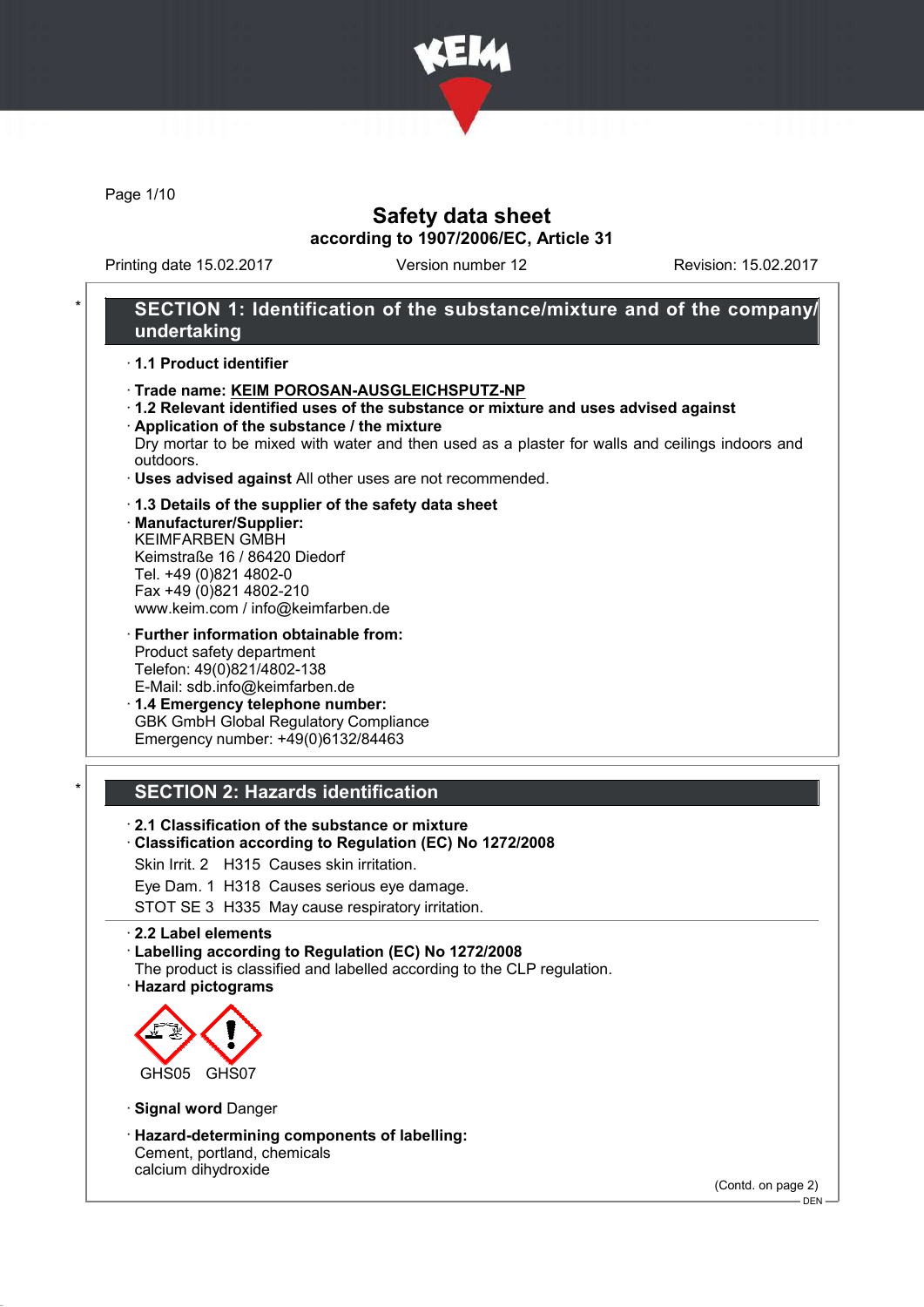

Page 2/10

## Safety data sheet according to 1907/2006/EC, Article 31

Printing date 15.02.2017 Version number 12 Revision: 15.02.2017

#### Trade name: KEIM POROSAN-AUSGLEICHSPUTZ-NP

|                               | (Contd. of page 1)                                                                                                                                 |
|-------------------------------|----------------------------------------------------------------------------------------------------------------------------------------------------|
| $\cdot$ Hazard statements     |                                                                                                                                                    |
| H315 Causes skin irritation.  |                                                                                                                                                    |
|                               | H318 Causes serious eye damage.                                                                                                                    |
|                               | H335 May cause respiratory irritation.                                                                                                             |
| · Precautionary statements    |                                                                                                                                                    |
| P280                          | Wear protective gloves/protective clothing/eye protection/face protection.                                                                         |
| P271 and the P271             | Use only outdoors or in a well-ventilated area.                                                                                                    |
| P261 and the P261             | Avoid breathing dust.                                                                                                                              |
|                               | P305+P351+P338 IF IN EYES: Rinse cautiously with water for several minutes. Remove contact<br>lenses, if present and easy to do. Continue rinsing. |
| P315                          | Get immediate medical advice/attention.                                                                                                            |
| P304+P340                     | IF INHALED: Remove person to fresh air and keep comfortable for breathing.                                                                         |
| P302+P352                     | IF ON SKIN: Wash with plenty of soap and water.                                                                                                    |
| P362                          | Take off contaminated clothing.                                                                                                                    |
| P332+P313                     | If skin irritation occurs: Get medical advice/attention.                                                                                           |
| 2.3 Other hazards             |                                                                                                                                                    |
|                               | This Product contains cement. Cement produces an alkaline reaction with moisture or water. Avoid                                                   |
|                               | contact with eyes and prolonged skin contact.                                                                                                      |
|                               | · Results of PBT and vPvB assessment                                                                                                               |
| · PBT: Not applicable.        |                                                                                                                                                    |
| $\cdot$ vPvB: Not applicable. |                                                                                                                                                    |

## SECTION 3: Composition/information on ingredients

#### · Dangerous components:

| $-$ , $ -$ , $-$ , ,                   |                                                                                                  |            |
|----------------------------------------|--------------------------------------------------------------------------------------------------|------------|
| CAS: 65997-15-1                        | Cement, portland, chemicals                                                                      | $10 - 25%$ |
| EINECS: 266-043-4                      | Eye Dam. 1, H318; $\Diamond$ Skin Irrit. 2, H315; STOT SE                                        |            |
|                                        | 3. H335                                                                                          |            |
| CAS: 1305-62-0                         | calcium dihydroxide                                                                              | $< 2.5\%$  |
| EINECS: 215-137-3                      | $\diamondsuit$ Eye Dam. 1, H318; $\diamondsuit$ Skin Irrit. 2, H315; STOT SE                     |            |
| Reg.nr.: 01-2119475151-45-XXXX 3, H335 |                                                                                                  |            |
|                                        | $\cdot$ Additional information: Ear the wording of the listed hazard phrases refer to section 16 |            |

· Additional information: For the wording of the listed hazard phrases refer to section 16.

## SECTION 4: First aid measures

#### · 4.1 Description of first aid measures

- · General information: When seeing the doctor we suggest to present this safety data sheet.
- · After inhalation: Supply fresh air; consult doctor in case of complaints.
- · After skin contact:

Immediately wash with water and soap and rinse thoroughly.

Do not use solvents or thinners.

If skin irritation continues, consult a doctor.

(Contd. on page 3)

<sup>·</sup> 3.2 Mixtures

<sup>·</sup> Description: Portland-cement, calcium dihydroxide, aggregates and additives

 $-$  DEN -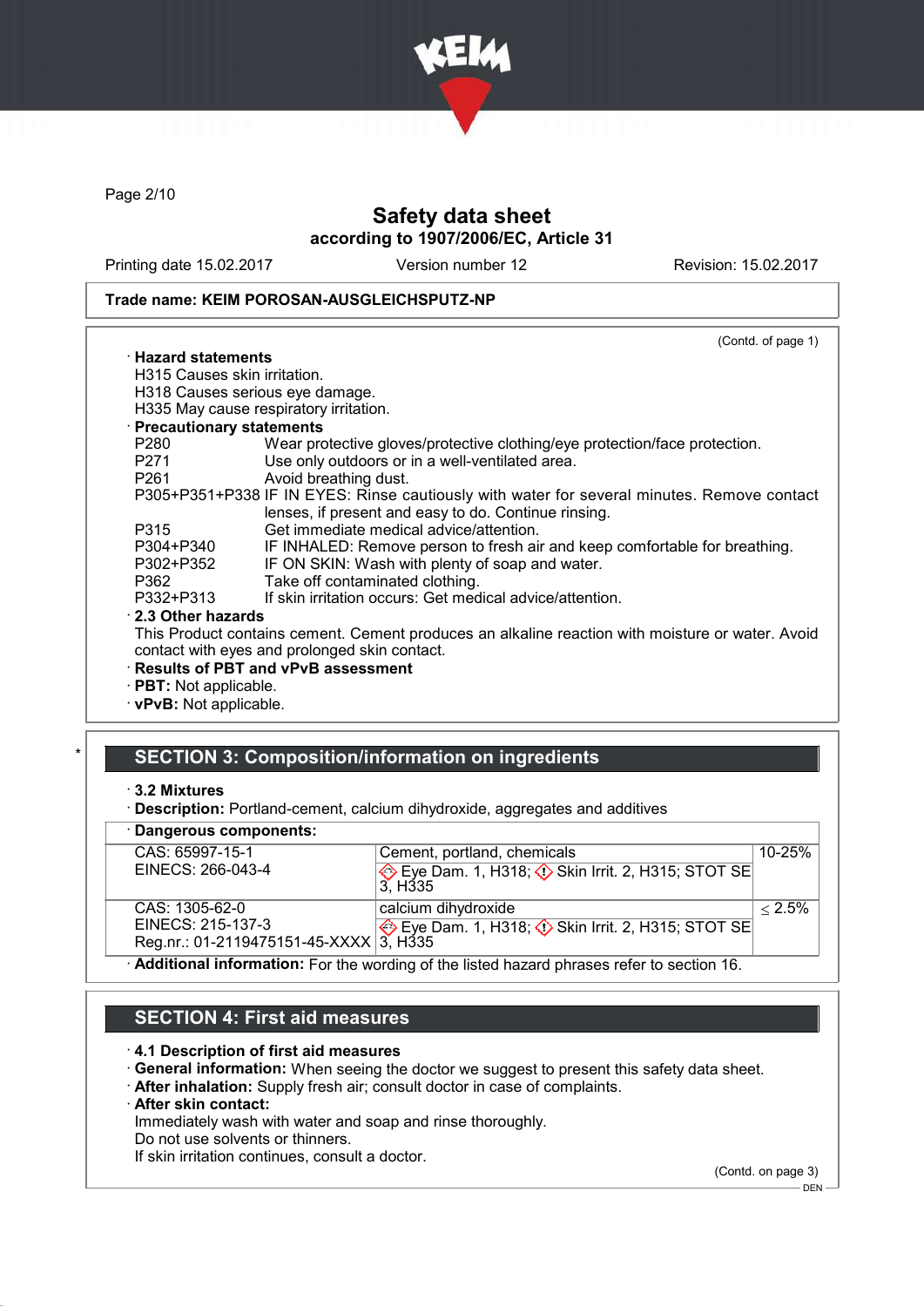

Page 3/10

## Safety data sheet according to 1907/2006/EC, Article 31

Printing date 15.02.2017 Version number 12 Revision: 15.02.2017

#### Trade name: KEIM POROSAN-AUSGLEICHSPUTZ-NP

· After eye contact:

(Contd. of page 2)

- Rinse opened eye for several minutes under running water. Then consult a doctor. · After swallowing:
- Rinse mouth and throat well with water.
- Do not induce vomiting; call for medical help immediately.
- · 4.2 Most important symptoms and effects, both acute and delayed No further relevant information available.
- · 4.3 Indication of any immediate medical attention and special treatment needed
- No further relevant information available.

### SECTION 5: Firefighting measures

- · 5.1 Extinguishing media
- · Suitable extinguishing agents:
- Product itself does not burn. Co-ordinate fire-fighting measures to the fire surroundings.
- · 5.2 Special hazards arising from the substance or mixture
- No further relevant information available.
- · 5.3 Advice for firefighters
- · Protective equipment: Wear self-contained respiratory protective device.
- · Additional information

Dispose of fire debris and contaminated fire fighting water in accordance with official regulations. In case of fire do not breathe smoke, fumes and vapours.

## SECTION 6: Accidental release measures

| $\cdot$ 6.1 Personal precautions, protective equipment and emergency procedures<br>Avoid contact with skin and eyes. |                    |
|----------------------------------------------------------------------------------------------------------------------|--------------------|
| Avoid formation of dust.                                                                                             |                    |
| Use respiratory protective device against the effects of fumes/dust/aerosol.                                         |                    |
| Respect the protection rules (see section 7 a. 8).                                                                   |                    |
| Product forms slippery surface when combined with water.                                                             |                    |
| 6.2 Environmental precautions:                                                                                       |                    |
| Do not allow product to reach soil, sewage system or any water course.                                               |                    |
| Follow local governmental rules and regulations.                                                                     |                    |
| 6.3 Methods and material for containment and cleaning up:                                                            |                    |
| Close drainages (Risk of blocking)                                                                                   |                    |
| Danger of slipping!                                                                                                  |                    |
| Avoid formation of dust.                                                                                             |                    |
| Pick up mechanically.                                                                                                |                    |
| Dispose of the material collected according to regulations.                                                          |                    |
| Clear contaminated areas thoroughly.                                                                                 |                    |
| $\cdot$ 6.4 Reference to other sections                                                                              |                    |
| See Section 7 for information on safe handling.                                                                      |                    |
|                                                                                                                      |                    |
| See Section 8 for information on personal protection equipment.                                                      |                    |
|                                                                                                                      | (Contd. on page 4) |

 $-$  DEN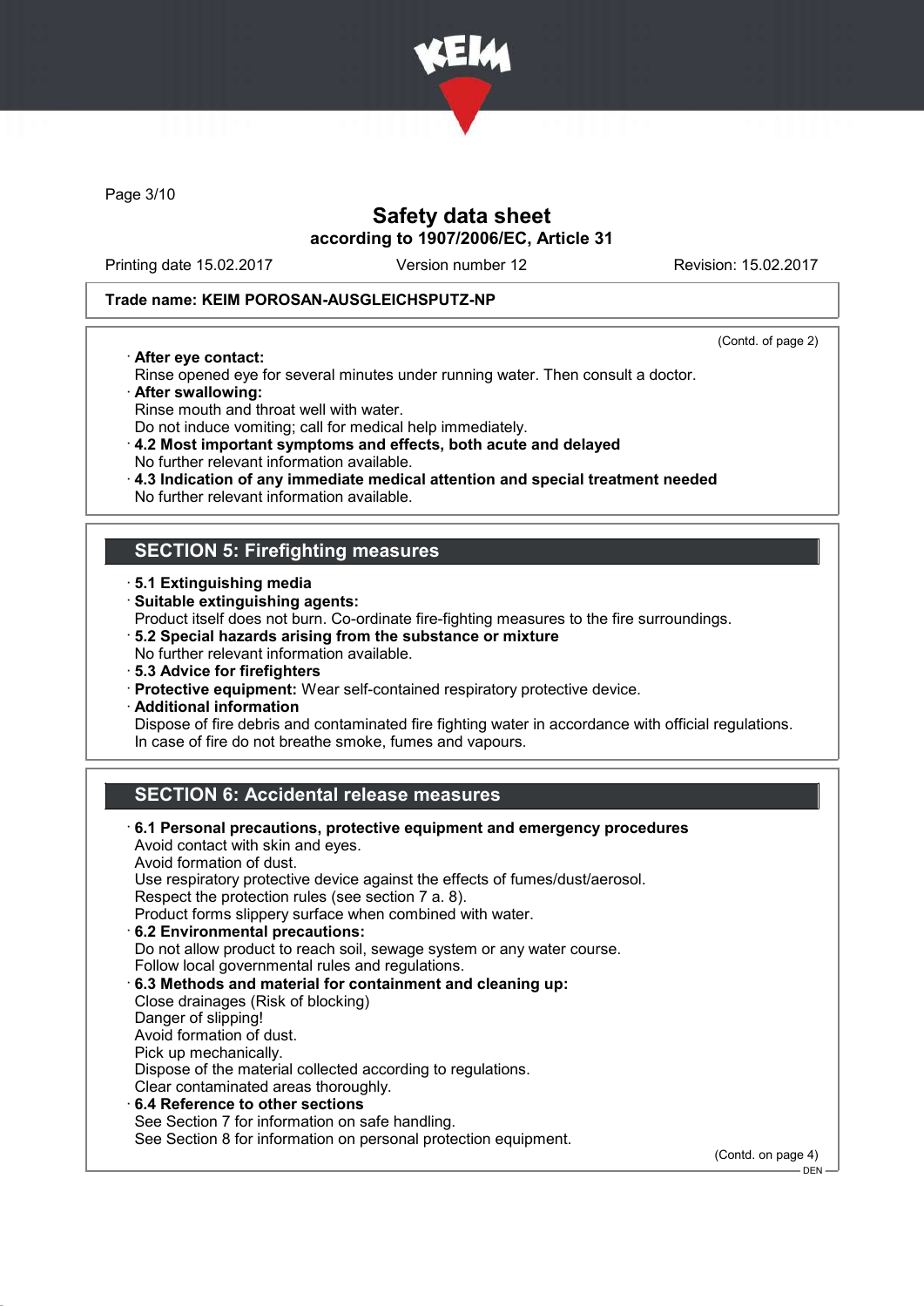

Page 4/10

## Safety data sheet according to 1907/2006/EC, Article 31

Printing date 15.02.2017 Version number 12 Revision: 15.02.2017

### Trade name: KEIM POROSAN-AUSGLEICHSPUTZ-NP

(Contd. of page 3)

See Section 13 for disposal information.

### SECTION 7: Handling and storage

· 7.1 Precautions for safe handling Avoid contact with skin and eyes. Keep receptacles tightly sealed. Prevent formation of dust. Ensure good ventilation/exhaustion at the workplace. Any unavoidabledeposit of dust must be regularly removed. See item 8 for information about suitable protective equipment and technical precautions. Respect the protection rules. · Information about fire - and explosion protection: The product is not flammable. No special measures required. · 7.2 Conditions for safe storage, including any incompatibilities · Storage: · Requirements to be met by storerooms and receptacles: Keep in the original containers in a cool and dry place. Store only in unopened original receptacles. · Information about storage in one common storage facility: Do not store together with acids. · Further information about storage conditions: Store in dry conditions. Protect from humidity and water. Avoid dust formations and deposits. Keep container tightly sealed. Protect from heat and direct sunlight. · Storage class: 13 · 7.3 Specific end use(s) No further relevant information available.

# SECTION 8: Exposure controls/personal protection

| 8.1 Control parameters                                                    |                                                                         |                              |                    |  |
|---------------------------------------------------------------------------|-------------------------------------------------------------------------|------------------------------|--------------------|--|
| · Ingredients with limit values that require monitoring at the workplace: |                                                                         |                              |                    |  |
|                                                                           | 65997-15-1 Cement, portland, chemicals                                  |                              |                    |  |
|                                                                           | AGW (Germany) Long-term value: 5 E mg/m <sup>3</sup><br>DFG             |                              |                    |  |
|                                                                           | 1305-62-0 calcium dihydroxide                                           |                              |                    |  |
|                                                                           | AGW (Germany) Long-term value: 1E mg/m <sup>3</sup><br>2(I); Y, EU, DFG |                              |                    |  |
| $\cdot$ DNELs                                                             |                                                                         |                              |                    |  |
| 1305-62-0 calcium dihydroxide                                             |                                                                         |                              |                    |  |
|                                                                           | Inhalative   Acute - local effects, worker                              | 4 mg/m <sup>3</sup> (worker) |                    |  |
|                                                                           |                                                                         |                              | (Contd. on page 5) |  |

 $-$  DEN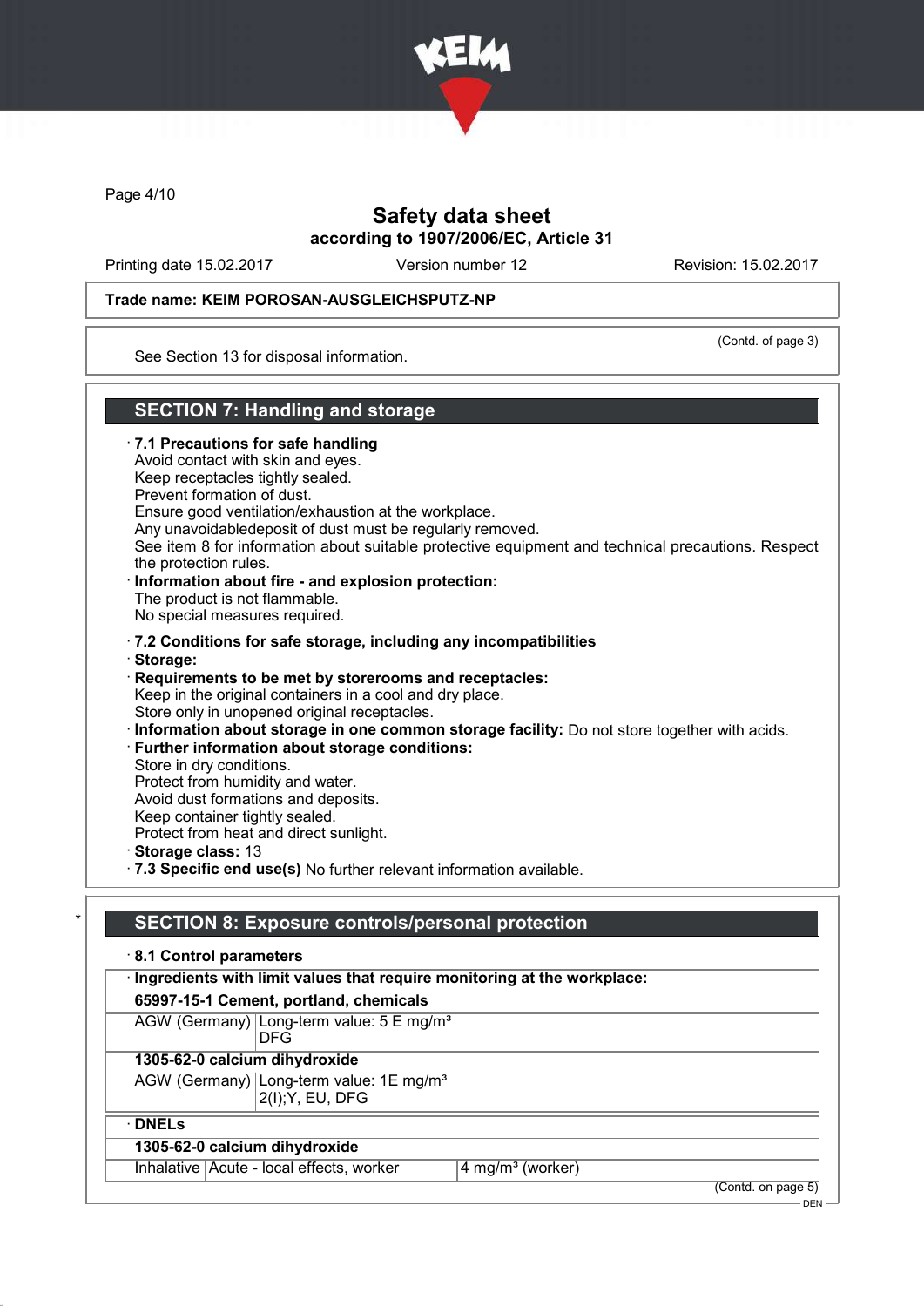

Page 5/10

## Safety data sheet according to 1907/2006/EC, Article 31

Printing date 15.02.2017 Version number 12 Revision: 15.02.2017

## Trade name: KEIM POROSAN-AUSGLEICHSPUTZ-NP

|                                                                                                    |                                                                                                                                                                                                                                                                                                                                                                                                                                                                                                                                                                                                                                                                                                                                                                                                                                                    |                                                                                                                                                                                                                                                                                                                                                                                                                                                                                                                                                                                                                                                                                                             | (Contd. of page 4) |
|----------------------------------------------------------------------------------------------------|----------------------------------------------------------------------------------------------------------------------------------------------------------------------------------------------------------------------------------------------------------------------------------------------------------------------------------------------------------------------------------------------------------------------------------------------------------------------------------------------------------------------------------------------------------------------------------------------------------------------------------------------------------------------------------------------------------------------------------------------------------------------------------------------------------------------------------------------------|-------------------------------------------------------------------------------------------------------------------------------------------------------------------------------------------------------------------------------------------------------------------------------------------------------------------------------------------------------------------------------------------------------------------------------------------------------------------------------------------------------------------------------------------------------------------------------------------------------------------------------------------------------------------------------------------------------------|--------------------|
|                                                                                                    | Acute - local effects, consumer                                                                                                                                                                                                                                                                                                                                                                                                                                                                                                                                                                                                                                                                                                                                                                                                                    | 4 mg/m <sup>3</sup> (consumer)                                                                                                                                                                                                                                                                                                                                                                                                                                                                                                                                                                                                                                                                              |                    |
|                                                                                                    | Long-term - local effects, worker                                                                                                                                                                                                                                                                                                                                                                                                                                                                                                                                                                                                                                                                                                                                                                                                                  | 1 mg/m <sup>3</sup> (worker)                                                                                                                                                                                                                                                                                                                                                                                                                                                                                                                                                                                                                                                                                |                    |
|                                                                                                    | Long-term - local effects, consumer                                                                                                                                                                                                                                                                                                                                                                                                                                                                                                                                                                                                                                                                                                                                                                                                                | 1 (consumer)                                                                                                                                                                                                                                                                                                                                                                                                                                                                                                                                                                                                                                                                                                |                    |
| · PNECs                                                                                            |                                                                                                                                                                                                                                                                                                                                                                                                                                                                                                                                                                                                                                                                                                                                                                                                                                                    |                                                                                                                                                                                                                                                                                                                                                                                                                                                                                                                                                                                                                                                                                                             |                    |
|                                                                                                    | 1305-62-0 calcium dihydroxide                                                                                                                                                                                                                                                                                                                                                                                                                                                                                                                                                                                                                                                                                                                                                                                                                      |                                                                                                                                                                                                                                                                                                                                                                                                                                                                                                                                                                                                                                                                                                             |                    |
| Aquatic compartment - freshwater                                                                   |                                                                                                                                                                                                                                                                                                                                                                                                                                                                                                                                                                                                                                                                                                                                                                                                                                                    | 0.49 mg/l (freshwater)                                                                                                                                                                                                                                                                                                                                                                                                                                                                                                                                                                                                                                                                                      |                    |
| Aquatic compartment - marine water                                                                 |                                                                                                                                                                                                                                                                                                                                                                                                                                                                                                                                                                                                                                                                                                                                                                                                                                                    | 0.32 mg/l (marine water)                                                                                                                                                                                                                                                                                                                                                                                                                                                                                                                                                                                                                                                                                    |                    |
| Terrestrial compartment - soil                                                                     |                                                                                                                                                                                                                                                                                                                                                                                                                                                                                                                                                                                                                                                                                                                                                                                                                                                    | 1080 mg/kg dw (soil)                                                                                                                                                                                                                                                                                                                                                                                                                                                                                                                                                                                                                                                                                        |                    |
|                                                                                                    | Sewage treatment plant                                                                                                                                                                                                                                                                                                                                                                                                                                                                                                                                                                                                                                                                                                                                                                                                                             | 3 mg/l (sewage sludge)                                                                                                                                                                                                                                                                                                                                                                                                                                                                                                                                                                                                                                                                                      |                    |
|                                                                                                    |                                                                                                                                                                                                                                                                                                                                                                                                                                                                                                                                                                                                                                                                                                                                                                                                                                                    | Additional information: The lists valid during the making were used as basis.                                                                                                                                                                                                                                                                                                                                                                                                                                                                                                                                                                                                                               |                    |
| Filter: FFP2<br>Protective gloves<br>is recommended.<br>Eye protection:<br><b>Body protection:</b> | · Personal protective equipment:<br>General protective and hygienic measures:<br>Avoid contact with the eyes and skin.<br>Do not inhale dust / smoke / mist.<br>Wash hands before breaks and at the end of work.<br>Immediately remove all soiled and contaminated clothing<br><b>Respiratory protection:</b><br>In a dusty environment wear suitable facemask.<br>· Protection of hands:<br>Alkaline resistant gloves<br><b>Material of gloves</b><br>suitable material e.g.:<br>Nitrile impregnated cotton-gloves<br>Recommended thickness of the material: $\geq 0.5$ mm<br>to be checked prior to the application.<br>Penetration time of glove material<br>Value for the permeation: Level $\geq 6$ (480 min)<br>has to be observed.<br>In a dusty environment wear protective goggles.<br>Tightly sealed goggles<br>Protective work clothing | Vacuum clean contaminated clothing. Do not blow or brush off contamination.<br>The selection of the suitable gloves does not only depend on the material, but also on further marks<br>of quality and varies from manufacturer to manufacturer. As the product is a preparation of several<br>substances, the resistance of the glove material can not be calculated in advance and has therefore<br>The determined penetration times according to EN 374 part III are not performed under practical<br>conditions. Therefore a maximum wearing time, which corresponds to 50% of the penetration time,<br>The exact break trough time has to be found out by the manufacturer of the protective gloves and |                    |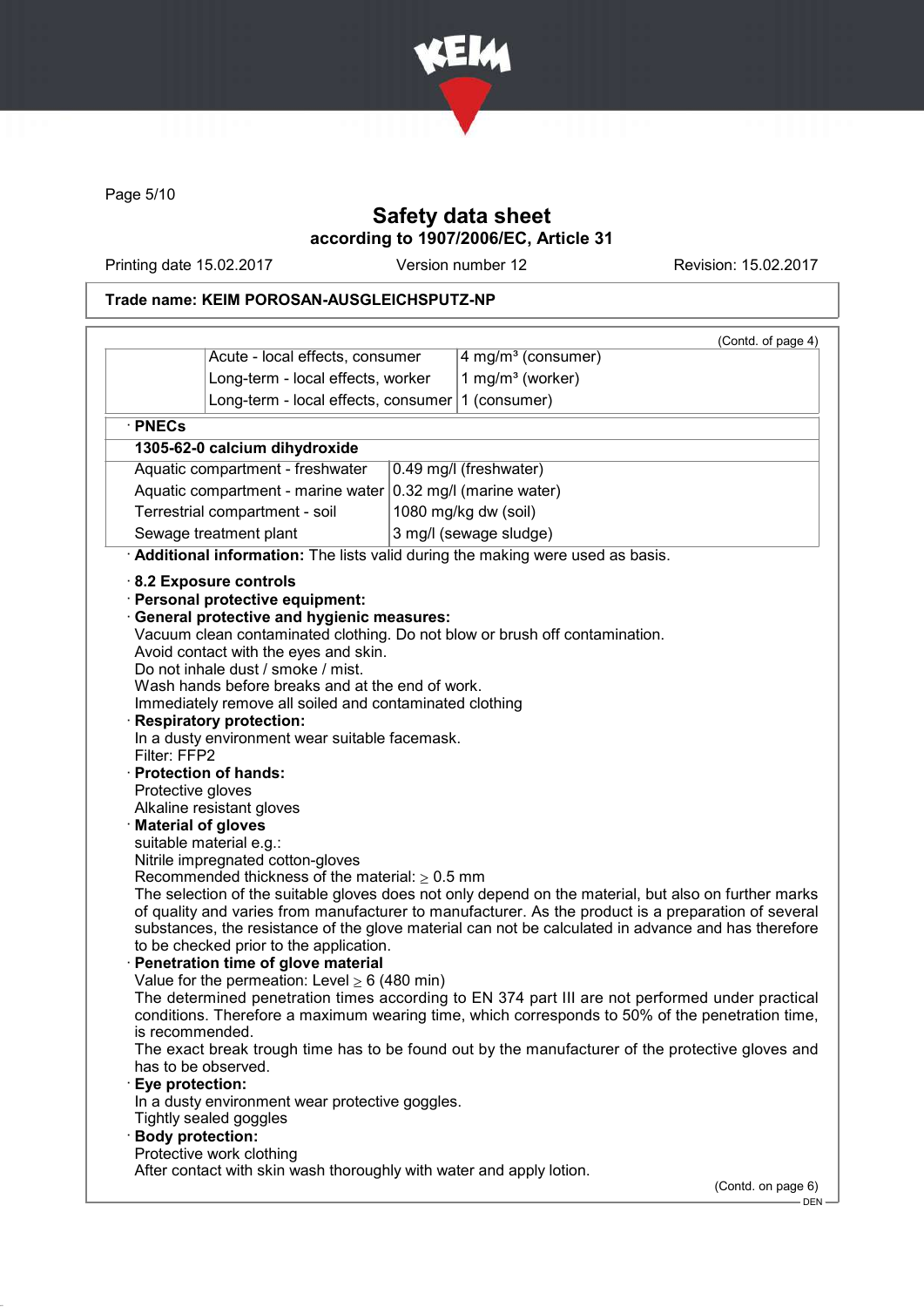

Page 6/10

# Safety data sheet according to 1907/2006/EC, Article 31

Printing date 15.02.2017 Version number 12 Revision: 15.02.2017

### Trade name: KEIM POROSAN-AUSGLEICHSPUTZ-NP

(Contd. of page 5) · Limitation and supervision of exposure into the environment See Section 12 and 6.2

| 9.1 Information on basic physical and chemical properties<br><b>General Information</b><br>· Appearance: |                                               |  |
|----------------------------------------------------------------------------------------------------------|-----------------------------------------------|--|
| Form:                                                                                                    | powdery, grainy                               |  |
| Colour:                                                                                                  | Grey                                          |  |
| · Odour:                                                                                                 | Odourless                                     |  |
| $\cdot$ pH-value at 20 °C:                                                                               | $11.5 - 13.5*$<br>with water mixed            |  |
| Change in condition                                                                                      |                                               |  |
| <b>Melting point/freezing point:</b>                                                                     | Undetermined.                                 |  |
| Initial boiling point and boiling range: Not applicable.                                                 |                                               |  |
| · Flash point:                                                                                           | Not applicable.                               |  |
| · Flammability (solid, gas):                                                                             | Not applicable.                               |  |
| · Ignition temperature:                                                                                  | Not determined.                               |  |
| · Decomposition temperature:                                                                             | Not determined.                               |  |
| · Auto-ignition temperature:                                                                             | Product is not selfigniting.                  |  |
| <b>Explosive properties:</b>                                                                             | Product does not present an explosion hazard. |  |
| · Explosion limits:                                                                                      |                                               |  |
| Lower:                                                                                                   | Not applicable.                               |  |
| Upper:                                                                                                   | Not applicable.                               |  |
| Oxidising properties                                                                                     | Not applicable.                               |  |
| · Vapour pressure:                                                                                       | Not applicable                                |  |
| · Density at 20 °C:                                                                                      | 1.2-1.5 $*$ g/cm <sup>3</sup>                 |  |
| · Relative density                                                                                       | <b>Bulk density</b><br>Not determined.        |  |
| · Vapour density                                                                                         | Not applicable.                               |  |
| · Evaporation rate                                                                                       | Not applicable.                               |  |
| · Solubility in / Miscibility with                                                                       |                                               |  |
| water at 20 °C:                                                                                          | < 2 g/l (Ca(OH)2)                             |  |
|                                                                                                          | miscible                                      |  |
| · Partition coefficient: n-octanol/water:                                                                | Not applicable.                               |  |
| · Viscosity:                                                                                             |                                               |  |
| <b>Dynamic:</b>                                                                                          | Not applicable.<br>Not applicable.            |  |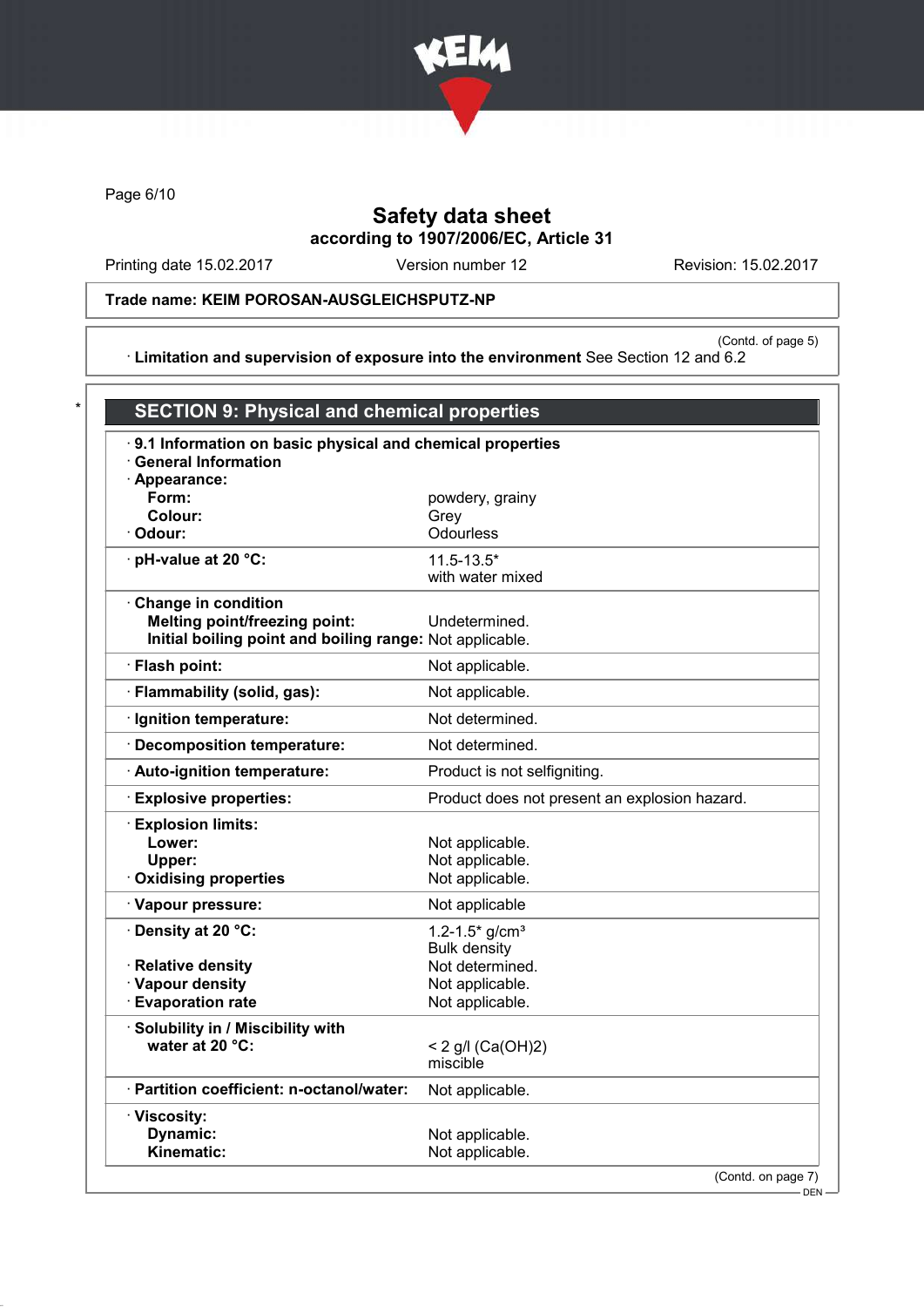

Page 7/10

## Safety data sheet according to 1907/2006/EC, Article 31

Printing date 15.02.2017 Version number 12 Revision: 15.02.2017

(Contd. of page 6)

### Trade name: KEIM POROSAN-AUSGLEICHSPUTZ-NP

· 9.2 Other information \* The values are for freshly produced material and may change with the time.

### SECTION 10: Stability and reactivity

- · 10.1 Reactivity Reacts with water alkaline and hardens.
- · 10.2 Chemical stability Stable under normal conditions of storage and use.
- · Thermal decomposition / conditions to be avoided: Stable at environment temperature.
- No decomposition if used and stored according to specifications.
- · 10.3 Possibility of hazardous reactions No dangerous reactions known.
- · 10.4 Conditions to avoid Humidity
- · 10.5 Incompatible materials: Acids
- · 10.6 Hazardous decomposition products:

No hazardous decomposition products if stored and handled as prescribed.

## **SECTION 11: Toxicological information**

### · 11.1 Information on toxicological effects

Acute toxicity Based on available data, the classification criteria are not met.

### · LD/LC50 values relevant for classification:

### 1305-62-0 calcium dihydroxide

Oral LD50 >2000 mg/kg (rat) (OECD 425)

Dermal  $|LD50|$  > 2500 mg/kg (rabbit) (OECD 402)

### **Primary irritant effect:**

- Skin corrosion/irritation
- Causes skin irritation.
- Serious eye damage/irritation
- Causes serious eye damage.
- · during inhalation: Irritating to respiratory system.
- · during swallowing: Irritant effect possible
- · Respiratory or skin sensitisation

Product is reduced in chromate. Within the indicated storage time sensitization is not expected.

Other information (about experimental toxicology): Experimental analysis are not available.

The product was not tested. The statements on toxicology have been derived from the properties of the individual components.

- · CMR effects (carcinogenity, mutagenicity and toxicity for reproduction) not applicable
- · Germ cell mutagenicity Based on available data, the classification criteria are not met.
- · Carcinogenicity Based on available data, the classification criteria are not met.
- · Reproductive toxicity Based on available data, the classification criteria are not met.
- · STOT-single exposure
- May cause respiratory irritation.
- · STOT-repeated exposure Based on available data, the classification criteria are not met.

(Contd. on page 8)

DEN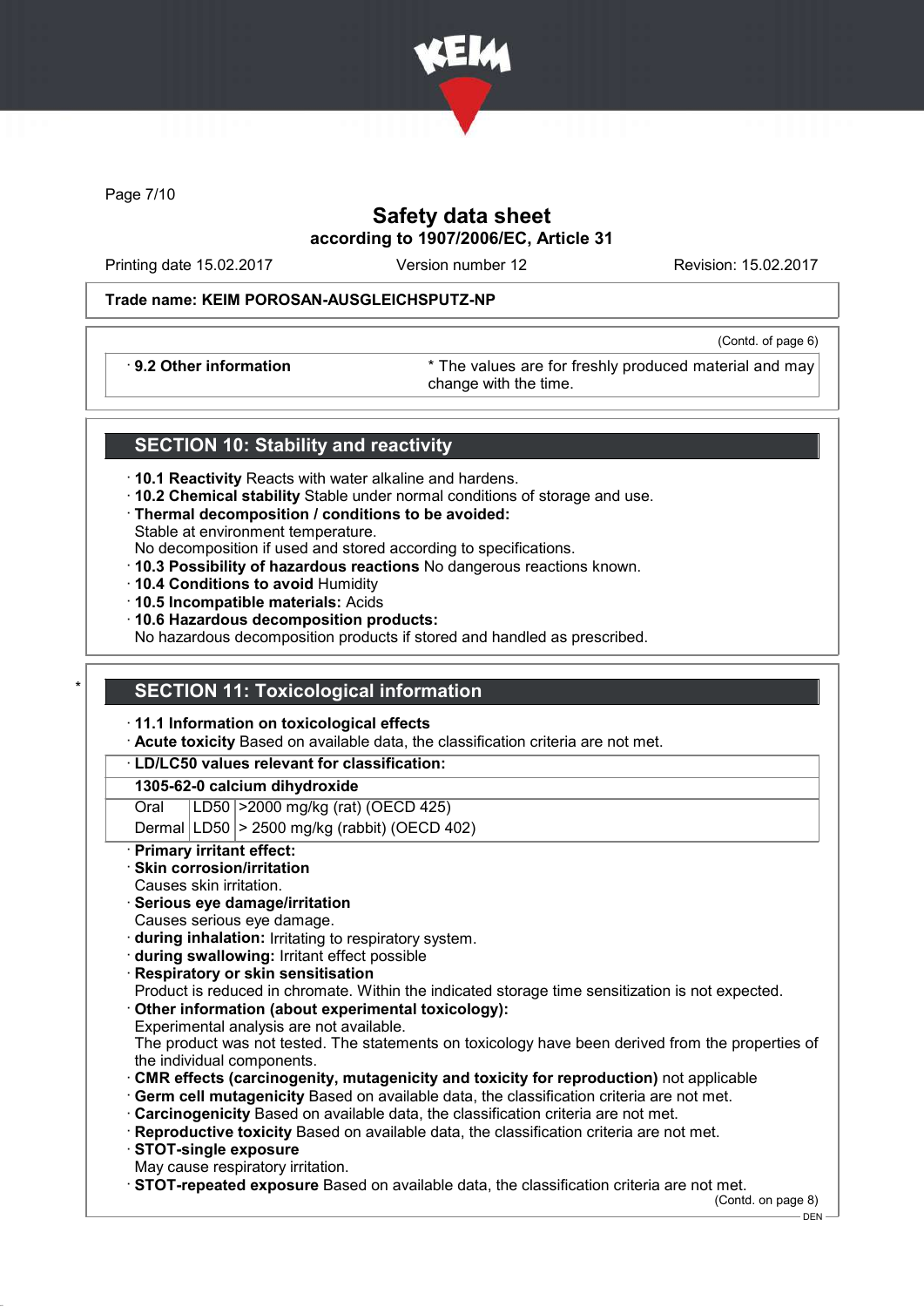

Page 8/10

# Safety data sheet according to 1907/2006/EC, Article 31

Printing date 15.02.2017 Version number 12 Revision: 15.02.2017

### Trade name: KEIM POROSAN-AUSGLEICHSPUTZ-NP

· Aspiration hazard Based on available data, the classification criteria are not met.

(Contd. of page 7)

| · Aquatic toxicity:                                                                                                         |                                                                                                                                                                                                                                                                                                                                                                                                                                                                                                                                                                                                     |
|-----------------------------------------------------------------------------------------------------------------------------|-----------------------------------------------------------------------------------------------------------------------------------------------------------------------------------------------------------------------------------------------------------------------------------------------------------------------------------------------------------------------------------------------------------------------------------------------------------------------------------------------------------------------------------------------------------------------------------------------------|
| 1305-62-0 calcium dihydroxide                                                                                               |                                                                                                                                                                                                                                                                                                                                                                                                                                                                                                                                                                                                     |
| <b>NOEC</b><br>72h; 48 mg/l (freshwater alga)                                                                               |                                                                                                                                                                                                                                                                                                                                                                                                                                                                                                                                                                                                     |
|                                                                                                                             | 14d; 32 mg/l (invertebrate marine organisms)                                                                                                                                                                                                                                                                                                                                                                                                                                                                                                                                                        |
| EC10/LC10 oder NOEC                                                                                                         | 2000 mg/kg (Soil macro-organisms)                                                                                                                                                                                                                                                                                                                                                                                                                                                                                                                                                                   |
|                                                                                                                             | 12000 mg/kg (soil microorganisms)                                                                                                                                                                                                                                                                                                                                                                                                                                                                                                                                                                   |
| <b>NOEC</b>                                                                                                                 | 21d; 1080 mg/kg (plants)                                                                                                                                                                                                                                                                                                                                                                                                                                                                                                                                                                            |
| EC 50/48h                                                                                                                   | 49.1 mg/l (freshwater invertebrate organisms)                                                                                                                                                                                                                                                                                                                                                                                                                                                                                                                                                       |
| EC 50/72 h                                                                                                                  | 184.57 mg/l (freshwater alga)                                                                                                                                                                                                                                                                                                                                                                                                                                                                                                                                                                       |
| LC 50/96 h                                                                                                                  | 457 mg/l (marine fish)                                                                                                                                                                                                                                                                                                                                                                                                                                                                                                                                                                              |
|                                                                                                                             | 50.6 mg/l (freshwater fish)                                                                                                                                                                                                                                                                                                                                                                                                                                                                                                                                                                         |
|                                                                                                                             | 158 mg/l (invertebrate marine organisms)                                                                                                                                                                                                                                                                                                                                                                                                                                                                                                                                                            |
| · Additional ecological information:<br>· AOX-indication:                                                                   | · 12.3 Bioaccumulative potential No further relevant information available.<br>. 12.4 Mobility in soil No further relevant information available.                                                                                                                                                                                                                                                                                                                                                                                                                                                   |
| EU guideline NO. 2006/11/EC:<br>of EU-directives 76/464/EWG.<br>· General notes:<br>12.5 Results of PBT and vPvB assessment | According to our standard of knowledge the product does not contain any organic bounded halogen.<br>The product has no influence on the waste water's AOX-value.<br>According to the formulation contains the following heavy metals and compounds from the<br>According to our current data base the product does not consist of any heavy metals or substances<br>At present there are no ecotoxicological assessments.<br>Do not allow product to reach ground water, water course or sewage system.<br>Water hazard class 1 (German Regulation) (Self-assessment): slightly hazardous for water |
| · PBT: Not applicable.                                                                                                      |                                                                                                                                                                                                                                                                                                                                                                                                                                                                                                                                                                                                     |

# · 13.1 Waste treatment methods

· Recommendation

Must not be disposed with household garbage. Do not allow product to reach sewage system.

(Contd. on page 9) - DEN -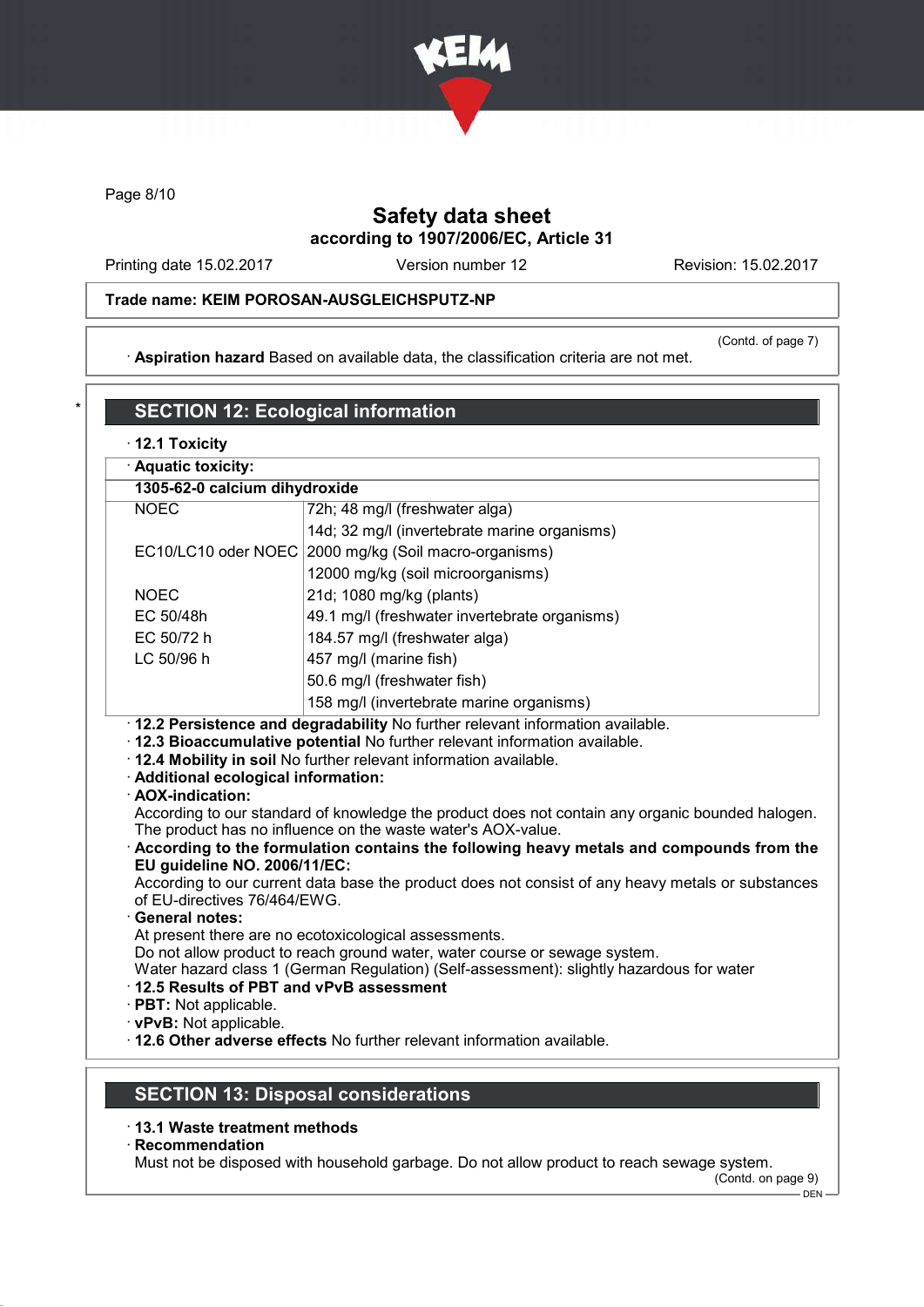

Page 9/10

## Safety data sheet according to 1907/2006/EC, Article 31

Printing date 15.02.2017 Version number 12 Revision: 15.02.2017

#### Trade name: KEIM POROSAN-AUSGLEICHSPUTZ-NP

(Contd. of page 8)

Disposal must be made according to official regulations.

· European waste catalogue

17 01 01 concrete

· Uncleaned packaging: · Recommendation: Non contaminated packagings may be recycled.

Disposal must be made according to official regulations.

Recommended cleansing agents: Water, if necessary with cleansing agents.

### SECTION 14: Transport information

| $\cdot$ 14.1 UN-Number<br>· ADR, IMDG, IATA<br>Void<br>14.2 UN proper shipping name<br>· ADR, IMDG, IATA<br>Void<br>14.3 Transport hazard class(es)<br>· ADR, IMDG, IATA<br>· Class<br>Void<br>14.4 Packing group<br>· ADR, IMDG, IATA<br>Void<br>⋅14.5 Environmental hazards:<br>$\cdot$ Marine pollutant:<br>No.<br>14.6 Special precautions for user<br>Not applicable.<br>14.7 Transport in bulk according to Annex II<br>of Marpol and the IBC Code<br>Not applicable.<br>· Transport/Additional information:<br>No dangerous good in sense of these transport<br>regulations. |  |
|-------------------------------------------------------------------------------------------------------------------------------------------------------------------------------------------------------------------------------------------------------------------------------------------------------------------------------------------------------------------------------------------------------------------------------------------------------------------------------------------------------------------------------------------------------------------------------------|--|
|                                                                                                                                                                                                                                                                                                                                                                                                                                                                                                                                                                                     |  |
|                                                                                                                                                                                                                                                                                                                                                                                                                                                                                                                                                                                     |  |
|                                                                                                                                                                                                                                                                                                                                                                                                                                                                                                                                                                                     |  |
|                                                                                                                                                                                                                                                                                                                                                                                                                                                                                                                                                                                     |  |
|                                                                                                                                                                                                                                                                                                                                                                                                                                                                                                                                                                                     |  |
|                                                                                                                                                                                                                                                                                                                                                                                                                                                                                                                                                                                     |  |
|                                                                                                                                                                                                                                                                                                                                                                                                                                                                                                                                                                                     |  |
|                                                                                                                                                                                                                                                                                                                                                                                                                                                                                                                                                                                     |  |
|                                                                                                                                                                                                                                                                                                                                                                                                                                                                                                                                                                                     |  |
| · UN "Model Regulation":<br>Void                                                                                                                                                                                                                                                                                                                                                                                                                                                                                                                                                    |  |

# **SECTION 15: Regulatory information**

· 15.1 Safety, health and environmental regulations/legislation specific for the substance or mixture

· Labelling according to Regulation (EC) No 1272/2008 For information on labelling please refer to section 2 of this document.

· Directive 2012/18/EU

· Named dangerous substances - ANNEX I None of the ingredients is listed.

(Contd. on page 10)

 $-$  DEN